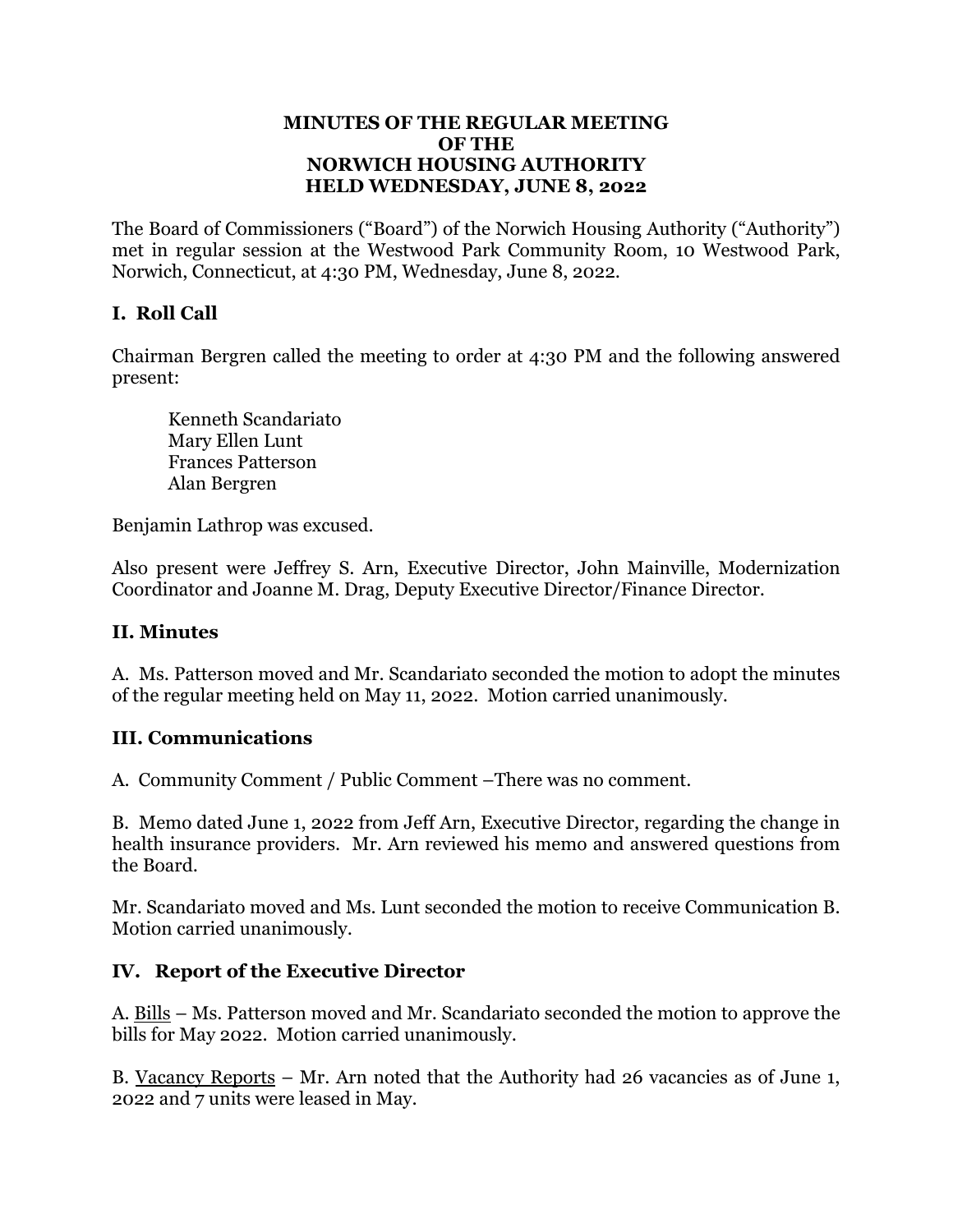### **Minutes of the Norwich Housing Authority – June 8, 2022 page 2**

C. Modernization Report - John Mainville, Modernization Coordinator, prepared the report. Mr. Arn and Mr. Mainville reviewed the same with the Board. The Rosewood Manor Roof/Gutter replacement project – Phase I with JJS Universal Construction Company started on April 4, 2022 and is substantially complete. An application for Community Development Block Grant PY 48 funds was submitted for Phase II of the Rosewood Manor Roof/Gutter replacement project. The Community Development Advisory Board recommended the full funding request to the City Council. Capital Studio Architects have completed the plans and specifications to upgrade the Dorsey Building elevator and the project will be bid in June or July. This project will be funded from the Federal 2022 Capital Fund Program. A grant application had been submitted for the Sunset Park renovation project and a reduced scope of work cost estimate has been compiled. A call from CHFA on March 1st invited the Authority to submit a new application for the Sunset Park renovation project which CHFA will submit to the State of Connecticut Bond Commission for review and approval. Bi-weekly conference calls are being held with CHFA and DOH regarding this project. The Authority will have a HUD Real Estate Assessment Center (REAC) physical inspection on June 9, 2022 at its Federal developments. Mr. Mainville reviewed the Proposal and Quote Tabulation for the repairs to 29 Quarto Road that was damaged by fire.

Mr. Scandariato moved and Ms. Lunt seconded the motion to suspend the rules to add to the agenda the Quote Tabulation for the fire damaged repairs to 29 Quarto Road. Motion carried unanimously. Ms. Patterson moved and Mr. Scandariato seconded the motion to accept the proposal from JJS Universal Construction Company, 63 Airport Road, Dudley, MA 01571 for \$26,500.00 to make the repairs to 29 Quarto Road as outlined in its proposal. Motion carried unanimously.

D. Section 8 Voucher Portfolio Reports - As of June 1, 2022, the total portfolio was 475 Housing Choice Vouchers.

E. Procurement Log – No items.

F. Other items – Mr. Arn noted that he will be attending the NERC NAHRO conference next week.

Ms. Patterson moved and Ms. Lunt seconded the motion to receive items B. through F. above. Motion carried unanimously.

# **V. Unfinished Business**

None.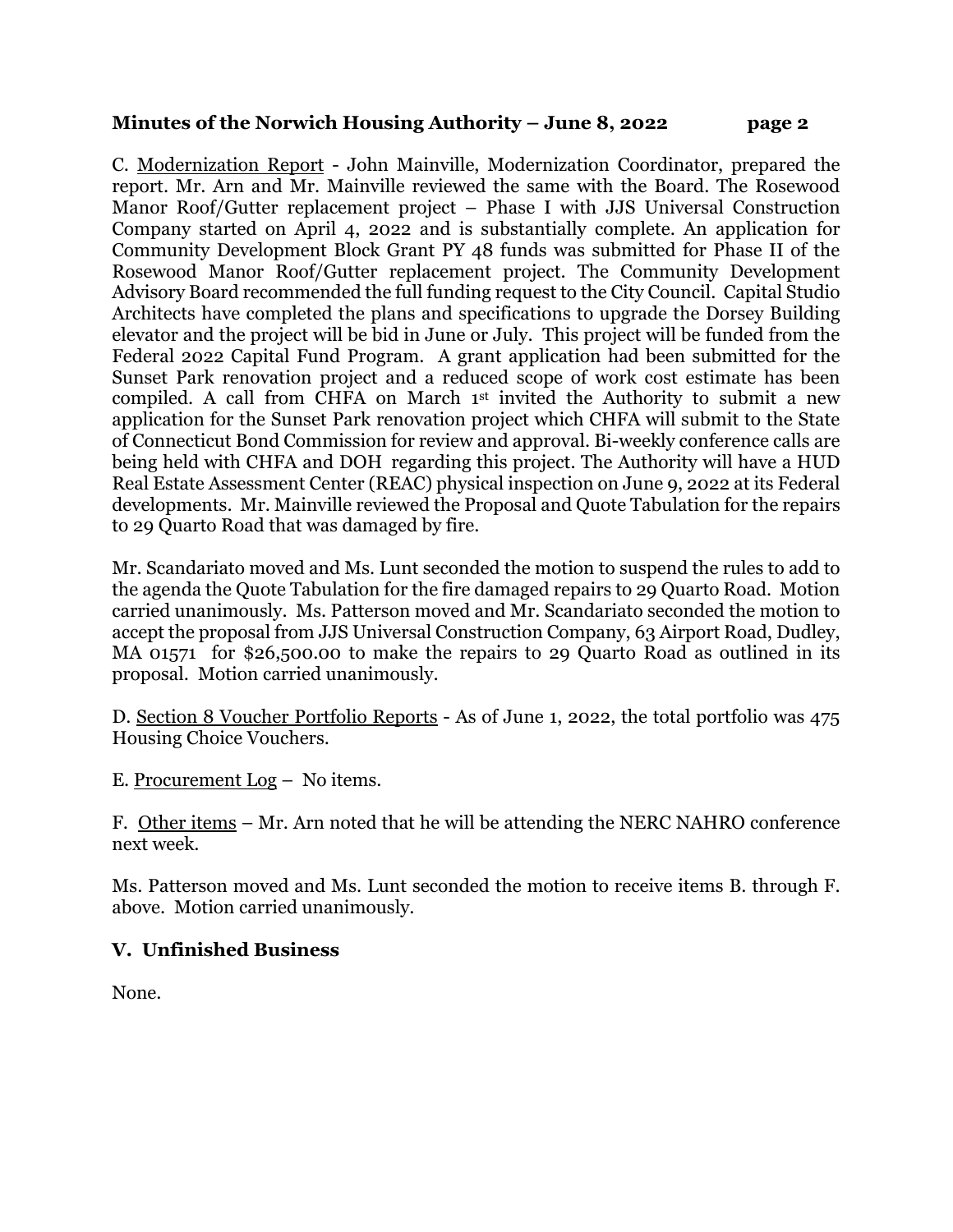## **Minutes of the Norwich Housing Authority – June 8, 2022 page 3**

## **VI. New Business**

A. Ms. Patterson moved to adopt Resolution R-22-06-1614 to enter into an agreement for health insurance benefits effective July 1, 2022. Mr. Scandariato seconded the motion.

Roll call vote:

Ayes – Scandariato, Lunt, Patterson, Bergren Nays - None

Motion carried unanimously.

B. Ms. Patterson moved to adopt Resolution R-22-06-1615 to amend the Agreement between the Norwich Housing Authority and UE Local 222, CILU #37. Ms. Lunt seconded the motion.

Roll call vote:

Ayes – Scandariato, Lunt, Patterson, Bergren Nays - None

Motion carried unanimously.

C. Mr. Scandariato moved to adopt Resolution R-22-06-1616 to amend the Norwich Housing Authority's Personnel Policies regarding Article 11.8 – Insurance. Ms. Lunt seconded the motion.

Roll call vote:

Ayes – Scandariato, Lunt, Patterson, Bergren Nays - None

Motion carried unanimously.

D. Commission Members – None.

E. Other – None.

### **VII. Executive Session**

No executive session was held.